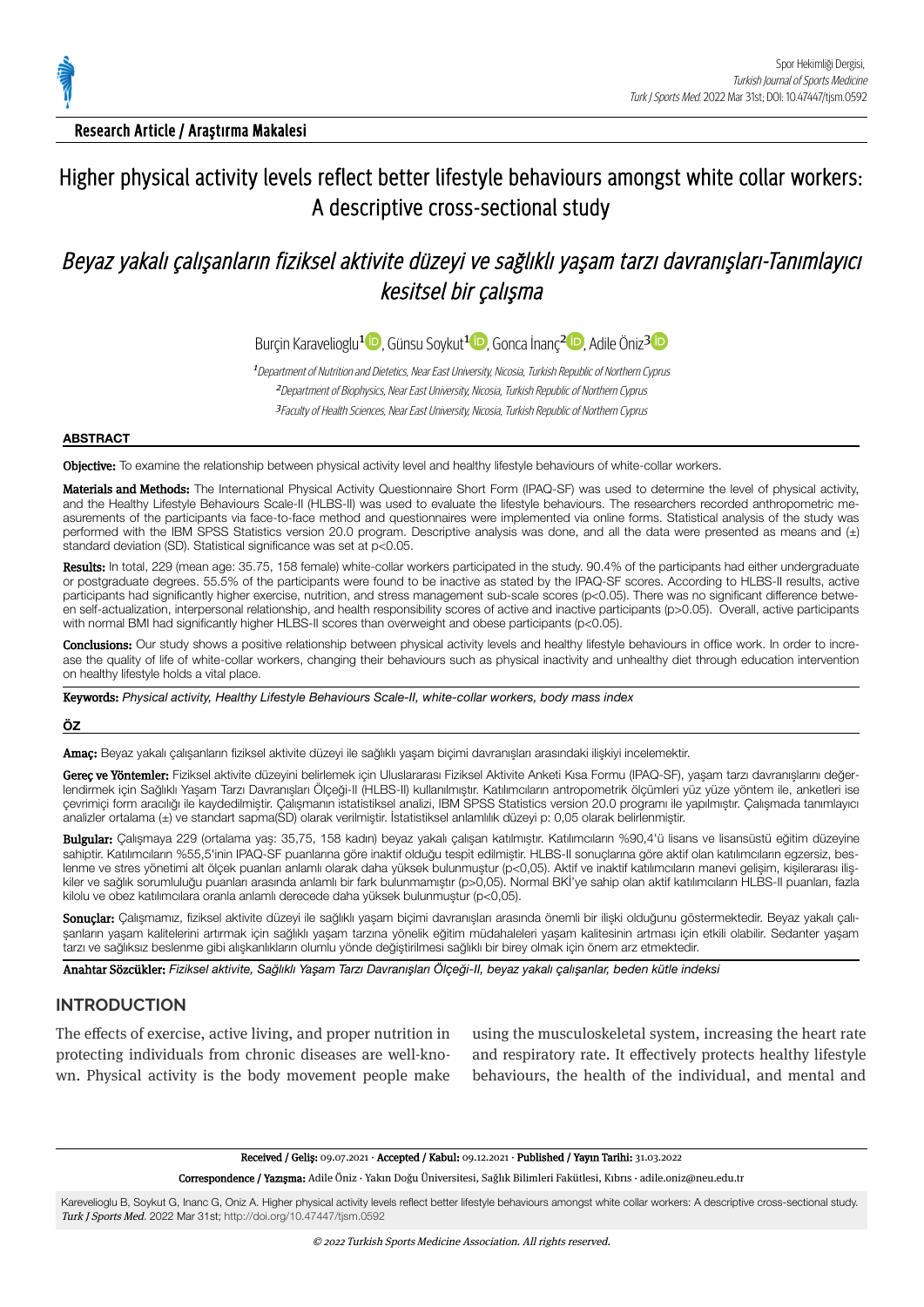physical health  $(1, 2)$ . Nowadays, inactivity continues to increase, and women are generally more inactive than men (3). Postponement of meals durng the day and a sedentary working environment of white-collar workers increase the risk of weight gain  $(4)$ , and cardiovascular diseases with ncreased blood cholesterol levels (5). On the other hand, regular physical activity was associated with lower anxiety levels (6). In addition, physical activity was shown to protect people from various cancer types  $(7)$ .

There are some common definitions for working individuals, such as blue-collar, pink-collar, and white-collar. White-collar workers are defined as people who work in administrative jobs within an office environment, and do more desk jobs that require more intellectual involvement (8). Employees are usually at risk of inactivity due to limiting workspaces, busy work schedules, and long working hours  $(9)$ . In addition, they are physically, mentally, and socially at risk because of stress factors (10).

The studies that had examined the relationship between an individual's activity level and healthy lifestyle behaviours mainly were conducted with healthcare professionals (11), students (12, 13), and academicians (14). The number of studies that include all white-collar occupational groups which compared these occupational groups by their activity level is limited (15). Generally, younger white-collar workers with higher socioeconomic status can have common health problems such as job stress, depression, insomnia, neck pain, hyperlipidaemia, and stomach ulcers (16). Lack of physical activity in white-collar workers can be a risk factor for the development of cardiovascular and metabolic diseases  $(17, 18)$ . The places where individuals can be physically active during the day are their workplaces, homes, use of active transportation, and areas that provide them with the chance of movement in their free time. Studies have shown that workplace interventions might help to protect people's overall health status through increasing mobility of people and, educating employees about adequate and balanced nutrition (19).

In order to achieve an increase in health promotion, healthy lifestyle behaviours such as awareness and necessary life skills should be encouraged. Hence awareness and healthy lifestyle, educational and economic status play a critical role. According to studies, the educational status as well as economic status of an individual would be affecting the quality of life and healthy lifestyle behaviours. In this research, health promotion is analysed under the categories of nutrition, exercise, stress management, interpersonal relationships, and spiritual development (20-23).

White-collar employees have an important place in society. In addition to increasing work efficiency and being a role model for young people, protecting the workforce's health also lowers overall health costs. The study aims to investigate the relationship between the activity levels and healthy lifestyle behaviours of white-collar workers and raise awareness for a healthy life.

## **MATERIAL and METHODS**

### **Subjects**

Common whte-collar workers such as bankers, teachers, and academicians living in the Northern part of Cyprus were invited via social media channels and e-mail to participate in the study. Those who were accepted as respondents were chosen among the applicants according to the inclusion criteria set up by researchers. During the data collection period between December 2020 and February 2021, disabled individuals, unhealthy people, pregnant women, and breastfeeding mothers were excluded from the study.

This study was conducted among people aged between 18 to 62 years. The informed consent form was signed by the people who accepted to participate in the study. Participants declared that they were willing to participate in this study voluntarily via google forms by signing the consent form. This study was approved by the local Ethics Committee (Near East University Ethics Committee - 2020/85-1212).

The survey was used in order to identify the general information, background information, health status, physical activity, and healthy lifestyle behaviours of the participants.

The first section of the survey contains general background information, including name-surname or initials (optional), age, gender, and health-related questions such as health problems diagnosed by doctors.

## **Anthropometric Measurements**

The bodyweight of the participants was measured by Tanita BF-350 (Tanita, Tokyo, Japan) scale. The height of the participants was measured by using the inelastic measure in the Frankfurt plane. The body composition analysis was conducted by using Tanita single frequency body fat analyzer (Tanta BF-350, Japan). In order to ensure consstency, the device was calibrated regularly. Weighing was done after entering age and height. The assigned researcher recorded both measurements via face-to-face method, thus limiting the risks of interrater reliability. Body mass index (BMI) was calculated using a formula in which the body weight in kg was divided by the square of the height (m). The participants were categorized according to World Health Organization's (WHO) criteria for the BMI classification.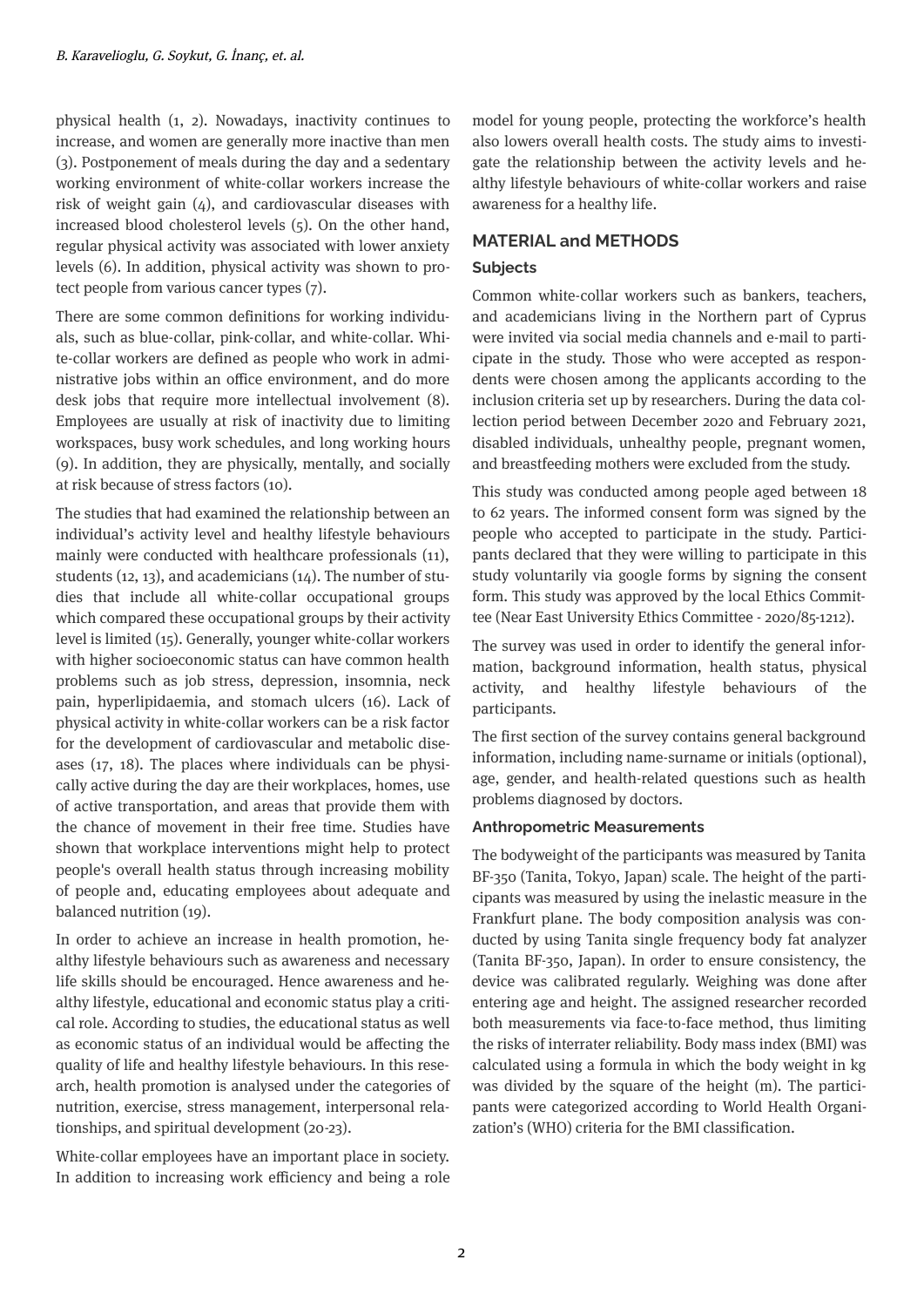## **Calculation of the International Physical Activity Questionnaire Short Form (IPAQ- SF)**

In order to calculate and determine the physical activity level, IPAQ- SF short form, which was validated for the Turkish population, was used  $(24)$ . The IPAQ-SF calculates the physical activity status, which is segmented as walking, moderate level, and intense activity, which is based on the time for activity (minutes) and frequency (days per week) of the physical activity  $(25)$ . The Metabolic Equivalent of Task (MET) value is used to calculate the physical activity score, where MET used for walking is  $3.3$ ,  $4.0$  for moderate physical activity, and 8.0 for the vigorous level of activity. In this study, the activity level was evaluated in two categories as active and inactive. In accordance with the IPAQ scoring, those who had a score below 600 MET were accepted as inactive, and those who had more than 600 MET, who were either vigorously or moderately active, were classified as  $active(25)$ .

# **Calculation of the Healthy Lifestyle Behaviours Scale-II (HLBS-II)**

The HLBS was first described by Walker in 1987, updated in 1996. Reliability and validity were determined by Bahar et al. for the HLBS-II (23). It consists of 52 units and 6 subunits. The questionnaire is conducted on a 1-4 Likert scale where 1 is never, 2 is sometimes,  $3$  is often, and  $4$  is always. The lowest mark that could be obtained from the scale is 52, and the highest is 208. The 6 sub-units mentioned are health responsibility, exercise, nutrition, self-actualization, interpersonal relations, and stress management.

Within the total of 52 questions under the category of nutrition, self-actualisation, health responsibility, and interpersonal relationship-related, each category has nine questions that make up 36 questions. The physical activity and stress management sub-unit consists of eight questions and make the rest of the questionnaire. There is a direct correlation between scores and positive behaviour, where higher scores show more positive behaviour (23).

## **Statistical Analysis**

Statistical analysis was performed with the IBM SPSS Statistics version 20.0 program. Descriptive analysis was done, and all the data were presented as means and  $(\pm)$  standard deviation (SD). Statistical significance was set at  $p$ <0.05. In the analysis of the data, one-way analysis of variance (ANO-VA) was used to compare the groups according to the distribution of data and the number of groups.

## **RESULTS**

The number of participants was 229 (158 female). The average age of the participants was  $35.75\pm9.38$  years, of 7.4% of participants were 18-24 years old,  $44.5\%$  25-34, 26.2% 35-44,

17.9% 54-55, 3.9% were in the 55-62 age group. In total, 158 of the participants (69%) were women, and  $71$  (31%) were men. According to educational status,  $45%$  of the participants were ether master or Ph.D. graduates, 45.4% had an undergraduate degree, and 9.6% were high school or below graduates.

The physical activity levels of 229 white-collar workers participating in the study were measured with IPAQ-SF and evaluated in two groups as inactive and active. It was determined that 102  $(44.5\%)$  of participants were active and 127  $(55.5\%)$  were inactive according to IPAQ-SF scores.

In terms of HLBS-II total scores, the nutrition subscale of the group with regular exercise habits was found to be  $22.50\pm4.5$  on average in the active and  $19.67\pm4.01$  on the inactive group. It was determined that active participants had significantly higher nutritional knowledge than inactive participants ( $p \le 0.001$ ).

The mean HLBS-II exercise subscale scores of active participants were found to be  $16.16 \pm 4.01$ , and significantly higher than inactive participants with a mean score of  $13.39 \pm 3.14$ (p≤0.001).

When the stress management subscale of whte-collar participants was evaluated according to their activity status, the HLBS-II mean score was found to be  $15.80 \pm 2.89$  for inactive participants. In contrast, the mean score was calculated as  $16.74 \pm 3.81$  for active participants, which was significantly higher ( $p$ < $0.05$ ).

Similar results were found when other subscales of HLBS-II were compared with active and inactive groups. The mean self-actualization score was  $18.66 \pm 4.60$  for inactive participants, and  $18.93 \pm 4.88$  was the mean score for active whitecollar workers. There was no significant difference between inactive and active participants in interpersonal relationship subscale scores which were  $18.92 \pm 4.54$  and  $19.16 \pm 5.23$ , respectively.

The health responsibility scores were calculated as  $17.37\pm3.06$  in inactive participants and  $18.236\pm3.64$  in active participants. Although active participants had higher scores, there was no significant difference between inactive and active groups.

Participants with normal BMI had significantly higher scores for healthy lifestyle behaviours in the group with regular exercise habits ( $p$ < $0.001$ ). There was no significant difference in HLBS-II scores of overweight and obese individuals.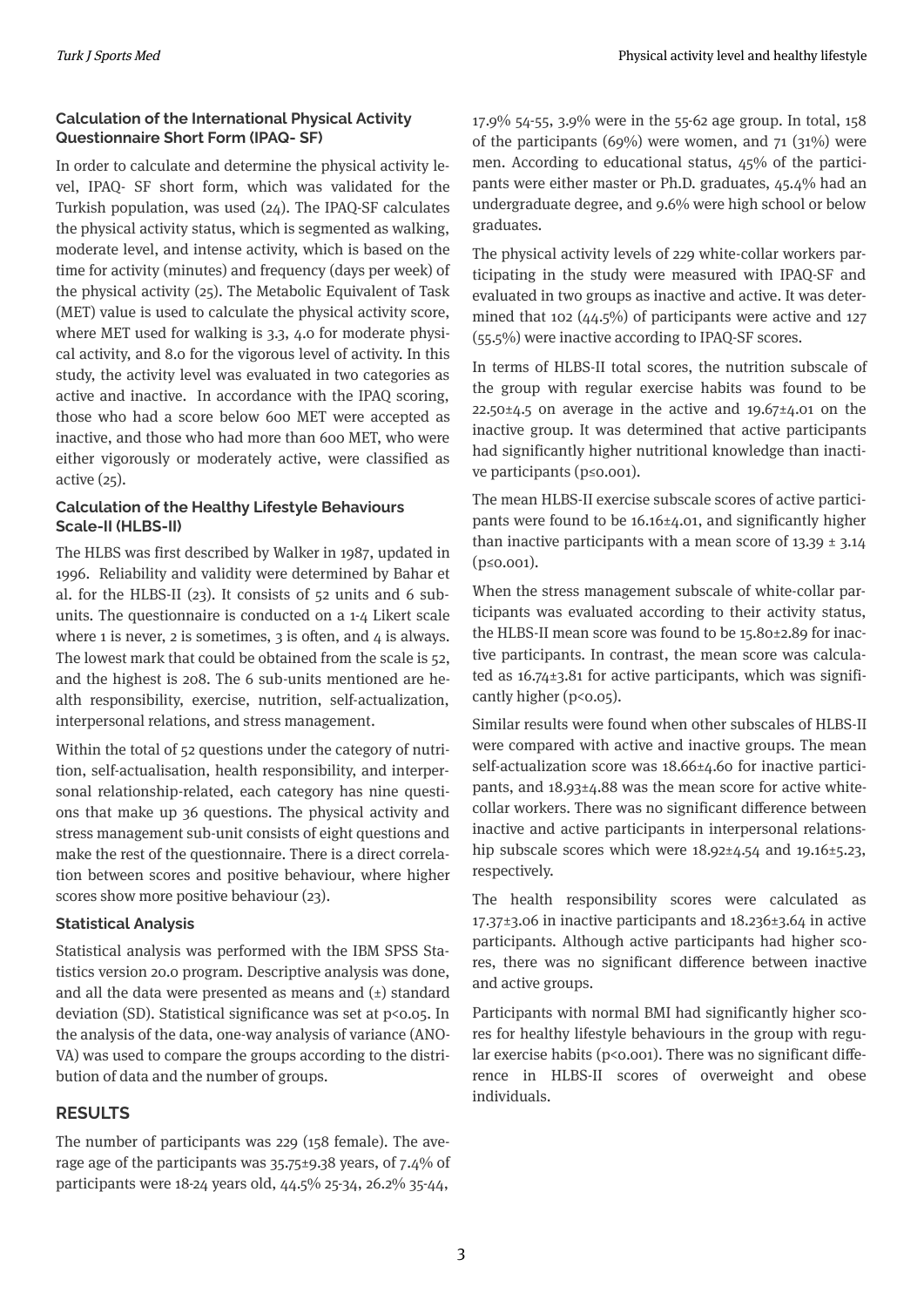



## **DISCUSSION**

The study results stated that the increase in the white-collar workers' healthy lifestyle behaviour scores and their physical activity level scores were directly proportional. In a similar study of young healthcare worker candidates, in today's conditions where the sedentary lifestyle is increasing, physical activity levels were found to be high  $(14)$ . It had been shown that the increase in the level of physical activity positively affects both nutritional and stress management scores. It is expected that white-collar workers having high scores on healthy lifestyle behaviours positively affect healthy life awareness development.

In our study, 55.5% of white-collar workers had found to be inactive. On the other hand, Ko et al. research study showed that 66.5% of white-collar workers are active. Plans and strategies should be made to increase physical activity in work environments for the improvement of health, where an important time period of the day passes (26). According to a study by Rollo et al., it had been observed that the employees could reduce their sitting time and increase the activity level during the day with the help of brief informative notes emphasizing the importance of physical activity. It had also been shown that improving physical activity levels helped the improvement of health in participants  $(27)$ . In another study on non-white-collar and active workers, neither the activity status of the participants nor the increase in the physical activity of the employees did affect the healthy lifestyle behaviour scores (28). Nawrocka et al. studied the effects of physical activity periods performed at different time intervals on health in the workplace found that an increase in physical activity, even for a short time of 10 minutes, might play an active role in protecting and promoting overall health status (29). Huse et al. showed that with given information and motivation which were provided for staff to access food environments and activity facilities can support their wellbeing and help adaptation of healthy behaviours (30).

The effect of regular exercise programs on energy expenditure is well-known. In a study evaluating the health benefits of the activity applied in work environments, it was found that the blood parameters of the participants had shown positive improvements as the activity level of the participants increased  $(31)$ .

In a different study where the nutritional habits, exercise level, self-efficacy, and quality of life of white-collar workers were evaluated; It has been determined that the physical activity levels of the participants were also high who had higher scores in self-efficacy, quality of life, and obesity management (32). A similar randomized controlled trial showed the positive effect of healthy lifestyle behaviours on nutrition and weight management  $(15)$ .

In another research study conducted in the workplace, the activity status and the characteristics of the individuals were evaluated where it was observed that the conditions such as age and gender did not affect the activity status of the participants  $(33)$ . In another research, it was stated that working conditions led individuals to a more disciplined lifestyle and women tend to be more compatible with disciplined work and white-collar women workers HLBS-II point higher than non-workers  $(34)$ .

Our study indicated that participants with normal BMI had higher lifestyle behaviours scores than participants with obesity. From this information, it can be suggested that an individual's health behaviours can be improved with healthy nutritional habits and exercise training. Our participants stated that they gained awareness while filling the questionnaire and during anthropometric measurements. Unlike our results, Nacar et al. studied medical students and did not find any significant difference and no relationship between BMI and HLBS-II (37). A South African study showed that white-collar workers had higher rates of overweight and obesity  $(5)$ .

Educational status is thought to play a significant role in protecting health. It is expected that as the educational status increases, the awareness of individuals about health and risks of unhealthy lifestyle increases and might help them to adapt to a healthier lifestyle. In a study, it was shown that educational status of participants were directly related with healthy lifestyle behaviour scores  $(35).$ 

A group of white-collar workers in our study were healthcare professionals. It is thought that healthcare professionals adapt better to healthy living conditions in terms of nutrition and physical activity levels among occupational groups  $(14)$ . In a study conducted with nursing students, it was determined that as the students' healthy lifestyle behaviours scale scores increased, healthy body weight was more easily maintained (36). The study showed that the application of the healthy lifestyle behaviours scale in young health workers could effectively improve health with early intervention  $(36)$ .

In our study, physically active white-collar workers had higher mean HLBS-II scores than inactive ones. In a similar study conducted with healthcare professionals, it was found that healthcare professionals adopt healthier nutritional habits, more physical activity, and more health responsibility behaviours than employees in other professions. In the same study, no difference was observed in terms of self-actualization, interpersonal relations, and stress management (14).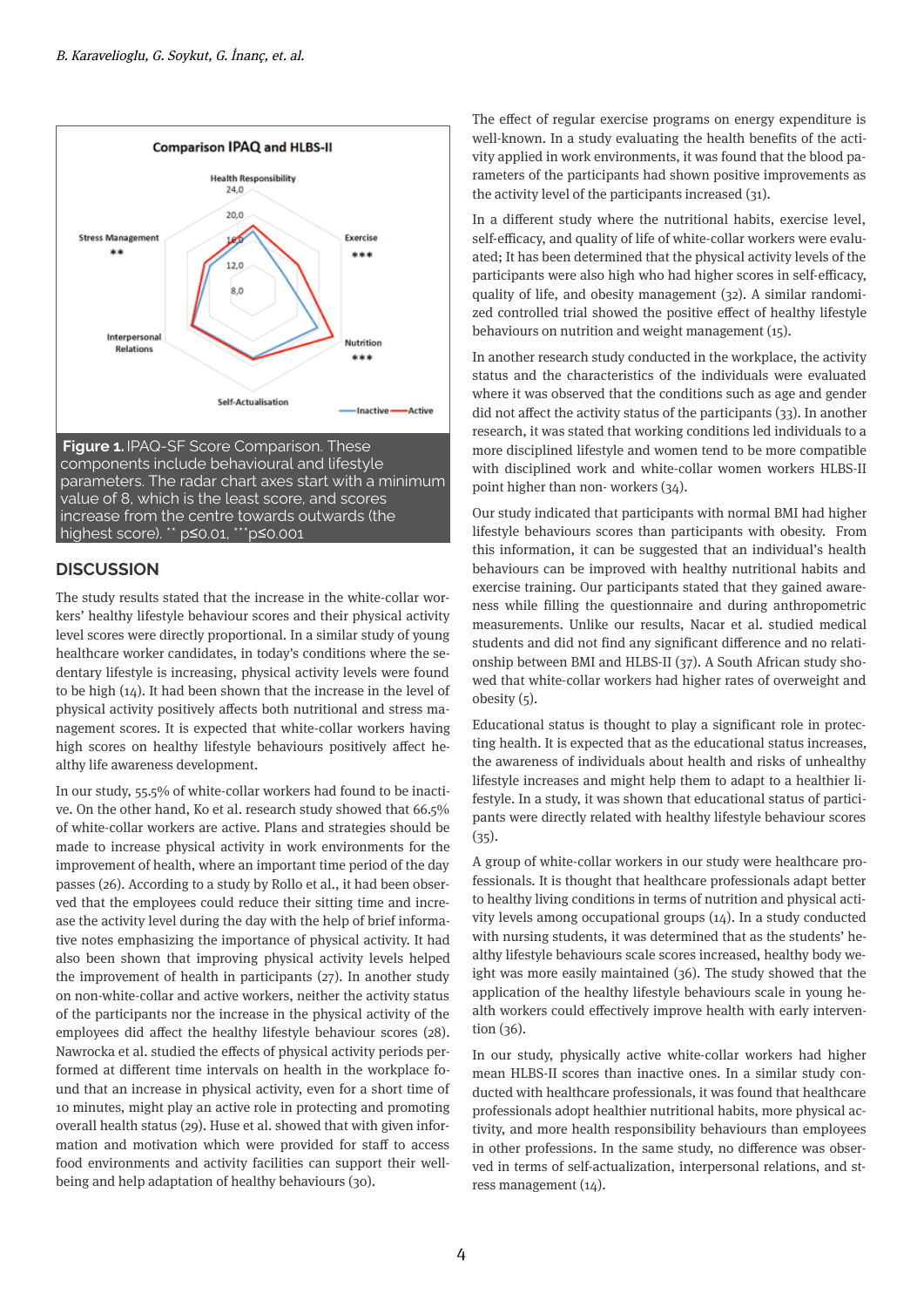It had been stated that preparing training courses and education programmes for individuals who are inadequate in protecting and improving their health, can be beneficial and may improve their health status (30). Aygar et al.determined that education programs on healthy lifestyle behaviours increased students' healthy lifestyle behaviour levels (38).

It is known that the stress experienced in the work environment adversely affects overall health status. In our study, stress management scores of active individuals were higher than inactive individuals. In a similar study, it was stated that stress factors in the work environment negatively affect overall health status. In the same study, it was shown that interventions on activity and nutrition in the workplace could positively affect by reducing stress levels (39). Another study with university students had shown that an increase in physical activity is effective in coping with stress  $(40)$ .

Studies have found that gender, age, marital status, education status, income level, stress, and perceived health status are associated with factors affecting healthy lifestyle behaviours (13, 14, 39, 40).

As the study was conducted during the COVID-19 pandemic, it had brought some difficulties in terms of face-to-face interview method.. For instance, those with chronic disease, disabled individuals, unhealthy people, pregnant women, and breastfeedng mothers were excluded from the study.

## **CONCLUSION**

There is a positive relationship between physical activity levels and healthy lifestyle behaviours. However, the physical activity level of the white-collar workers was found to be insufficient. While raising awareness about the importance of physical activity and nutrition in healthy lifestyle behaviours of white-collar workers, further studies should be conducted on how to implement a balanced and proper diet and increase physical activity levels of white-collar workers with proper time management.

#### *Acknowledgments*

The authors would like to thank participants of this study. This study did not receive a specific grant from any financing organization in public, commercial or non-profit sectors. The authors do not state a conflict of nterest.

#### *Ethics Committee Approval / Etik Komite Onayı*

The approval for this study was obtained from Near East University Ethics Committee (Decision no: 2020/85-1212 Date: 26.11.2020).

#### *Conct of Interest / Çıkar Çatışması*

The authors declared no conflicts of interest with respect to authorship and/or publication of the article.

#### *Fnancal Dsclosure / Fnansal Destek*

The authors received no financial support for the research and/or publication of this article.

#### *Author Contrbutons / Yazar Katkıları*

Concept: BK, GS, GI, AO; Design: BK, GS, GI, AO; Supervision: BK, GS, GI, AO; Materials: BK, GS, GI, AO; Data Collection and/or Processing: BK, GS, GI, AO ; Analysis and Interpretation: BK, GS, GI, AO; Literature Review: BK, GS, GI, AO; Writing Manuscript: BK, GS, GI, AO; Critical Reviews: BK, GS, GI, AO

## **REFERENCES**

- Hamer M. Psychosocial stress and cardiovascular disease risk: the role of physical activity. Psychosom Med. 2012;74(9):896-903. 1.
- Nawrocka A, Garbaciak W, Cholewa J, Mynarski W. The relationship between meeting of recommendations on physical activity for health and perceived work ability among white-collar workers. Eur J Sport Sci. 2018;18(3):415-22.  $\mathcal{L}$
- Guthold R, Stevens GA, Riley LM, Bull FC. Worldwide trends in insufficient physical activity from 2001 to 2016: a pooled analysis of 358 population-based surveys with 1 $\cdot$  9 million participants. Lancet Glob Health.2018;6(10):e1077-86 3.
- Narisada A, Suzuki K, Association between procrastination, white-collar work and obesity in Japanese male workers: a cross-sectional study. BMJ Open. 2019;9(11):e029931 4.
- Aginsky KD, Constantinou D, Delport M, Watson ED. Cardiovascular disease risk profile and readiness to change in blue-and white-collar workers. Fam Community Health. 2017;40(3):236-44. 5.
- Dowell CP, Carlin A, Capranica L, Dillon C, Harrington JM, Lakerveld J et al. Associations of selfreported physical activity and anxiety symptoms and status among 7,874 Irish adults across harmonised datasets: a DEDIPAC-study. BMC Public Health. 2020;20(1):365. 6.
- Patel AV, Friedenreich CM, Moore SC, Hayes SC, Silver JK, Campbell KL, et al. American College of Sports Medicine roundtable report on physical activity, sedentary behaviour, and cancer prevention and control. Med Sci Sports Exerc. 2019;51(11):2391-402. 7.
- Lips-Wiersma M, Wright S, Dik B. Meaningful work: Differences among blue-, pink-, and whitecollar occupations. Career Dev Int. 2016;21(5):534-51. 8.
- Patterson R, McNamara E, Tainio M, de SÁ TH, Smith AD, Sharp SJ, et al. Sedentary behaviour and risk of all-cause, cardiovascular and cancer mortality, and incident type 2 diabetes: a systematic review and dose response meta-analysis. Eur J Epidemiol. 2018;33(9):811-29. 9.
- Mustafa M, Illzam EM, Muniandy RK, Hashmi MI, Sharifa AM, Nang MK. Causes and prevention of occupational stress. IOSR-JDMS. 2015;14(11):98-104. 10.
- Pirincci E, Rahman S, Durmuş AB, Erdem R. Factors affecting health-promoting behaviours in academic staff. Public Health. 2008;122(11):1261-3. 11.
- 12. Holtz KA, Kokotilo KJ, Fitzgerald BE, Frank E. Exercise behaviour and attitudes among fourthyear medical students at the University of British Columbia. Can Fam Physician. 2013;59(1):e26-32.
- Saldıran TÇ, Tanrıverdi M, Cakar E. Relationship between physical activity and healthy lifestyle behaviours in college students. J Basic Clin Health Sci. 2019;3(2):58-62. 13.
- Profis M, Simon-Tuval T. The influence of healthcare workers' occupation on Health Promoting Lifestyle Profile. Ind Health. 2016;54(5):439-47. 14.
- Mouodi S, Hosseini SR, Ghadimi R, Cumming RG, Bijani A, Mouodi M, et al. Lifestyle interventions to promote healthy nutrition and physical activity in middle age (40-60 Years) adults: A randomized controlled trial in the north of Iran. J Res Health Sci. 2019;19(1):1-8. 15.
- Tsai SY. A study of the health-related quality of life and work-related stress of white-collar migrant workers. Int J Environ Res Public Health. 2012;9(10):3740-54. 16.
- Krause N, Arah OA, Kauhanen J. Physical activity and 22-year all-cause and coronary heart disease mortality.  $Am$  J Ind Med. 2017;60(11):976-90. 17.
- Ko KJ, Kim EH, Baek UH, Gang Z, Kang SJ. The relationship between physical activity levels and metabolic syndrome in male white-collar workers. J Phys Ther Sci. 2016;28(11):3041-6. 18.
- Eze NM, Maduabum FO, Onyeke NG, Anyaegunam NJ, Ayogu CA, Ezeanwu BA, et al. Awareness of food nutritive value and eating practices among Nigerian bank workers: Implications for nutritional counselling and education. Medicine. 2017;96(10):1-6. 19.
- 20. sbu.saglik.gov.tr [Internet]. TC. Sağlık Bakanlığı: Sağlığın Teşviki ve Geliştirilmesi Sözlüğü; 2011 [cited 2021 June 28]. Available from: https://sbu.saglik.gov.tr/Ekutuphane/kitaplar/Sa%C4%9Fl%C4%B1%C4%9F%C4%B1n%20Te%C5%9Fviki%20
- Ozyazıcıoğlu N, Kılıç M, Erdem N, Yavuz C, Afacan S. Determinants of nursing students' healthy life style. *J Hum Sci*.2011;8(2):277-332. 21.
- 22. Aksoy T, Ucar H. Healthy lifestyle behaviors of nursing students. Journal of Hacettepe University Faculty of Nursing.2014;1(2):53-67.
- 23. Bahar Z, Beşer A, Gördes N, Ersin F, Kıssal A. Healthy Life Style Behaviour Scale II:A Reliability and validity study.  $J$  Clin Nurs. 2008;12(1):1-3.
- 24. Saglam M, Arikan H, Savci S, Inal-Ince D, Bosnak-Guclu M, Karabulut E, et al. International physical activity questionnaire: reliability and validity of the Turkish version. Percept Mot Skills. 2010;111(1):278-84.
- Hagströmer M, Oja P, Sjöström M. The International Physical Activity Questionnaire (IPAQ): A study of concurrent and construct validity. Public Health Nutr. 2006;9(6):755-62 25.
- Straker L, Mathiassen SE, Holtermann A. The 'Goldilocks Principle': designing physical activity at work to be 'just right 'for promoting health. Br J Sports Med. 2018;52(13):818-19. 26.
- 27. Rollo S, Prapavessis H. Sedentary behaviour and diabetes Information as a source of motivation to reduce daily sitting time in office workers: A pilot randomised controlled trial. Appl